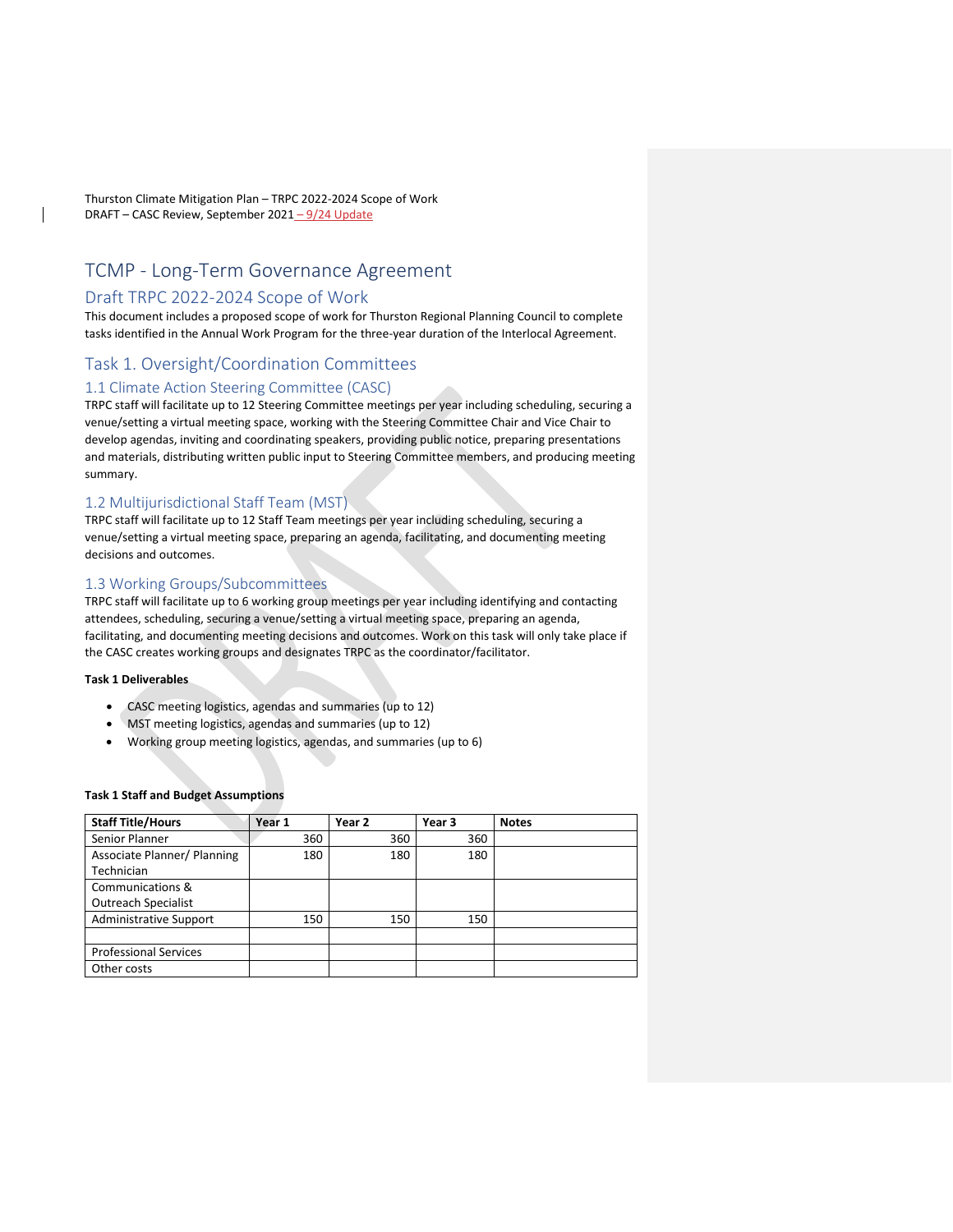Thurston Climate Mitigation Plan – TRPC 2022-2024 Scope of Work DRAFT – CASC Review, September 2021 - 9/24 Update

# Task 2. Regional Priorities

# 2.1 List of Annual Initiatives

TRPC staff will work with the MST to develop a list of annual initiatives, and incorporate feedback from the Climate Advisory Workgroup. TRPC staff will bring the recommended list of priorities forward for approval by the CASC.

# 2.2 Programming Funding for Annual Initiatives

TRPC staff will oversee programming of funding for up to two annual initiatives, including administering any Request for Qualifications/Request for Proposals, if identified by the CASC, and contracting with and oversight of any third-party entities identified by CASC to use funding to complete annual initiatives.

#### 2.3 Specific Initiatives

Any specific regional initiatives that TRPC would lead in this year as part of Annual Work Program. Staff and Budget TBD.

### 2.4 TCMP Updates

TRPC staff will develop a process for updating strategies and actions in the Thurston Climate Mitigation Plan, based on information gathered through the monitoring and assessment tasks, regional priorities, and other emerging information. Amendments Year 1 and Year 2 would be limited to minor amendments to better align actions with the Annual Work Program (such as, amending included actions based on new information or adding actions that have been identified as priorities through other work). Amendments in Year 3 would be significantly more substantial, and will build off the findings of the Climate Action Progress Report (Task 3.4), but would not consist of a complete rewrite of the TCMP.

### **Task 2 Deliverables**

- Approved list of Annual Initiatives
- Any deliverables from 2.3
- TCMP update process document
- Annual updates to TCMP

#### **Task 2 Staff and Budget Assumptions**

| <b>Staff Title/Hours</b>      | Year 1  | Year 2  | Year 3  | <b>Notes</b>              |
|-------------------------------|---------|---------|---------|---------------------------|
| Senior Planner                | 330     | 330     | 550     |                           |
| Associate Planner/ Planning   | 280     | 280     | 500     |                           |
| Technician                    |         |         |         |                           |
| Communications &              | 20      | 20      | 100     |                           |
| <b>Outreach Specialist</b>    |         |         |         |                           |
| <b>Administrative Support</b> |         |         |         |                           |
| <b>Professional Services</b>  |         |         |         |                           |
| Other costs                   | \$3,000 | \$3,000 | \$3,000 | Advertising costs (legal) |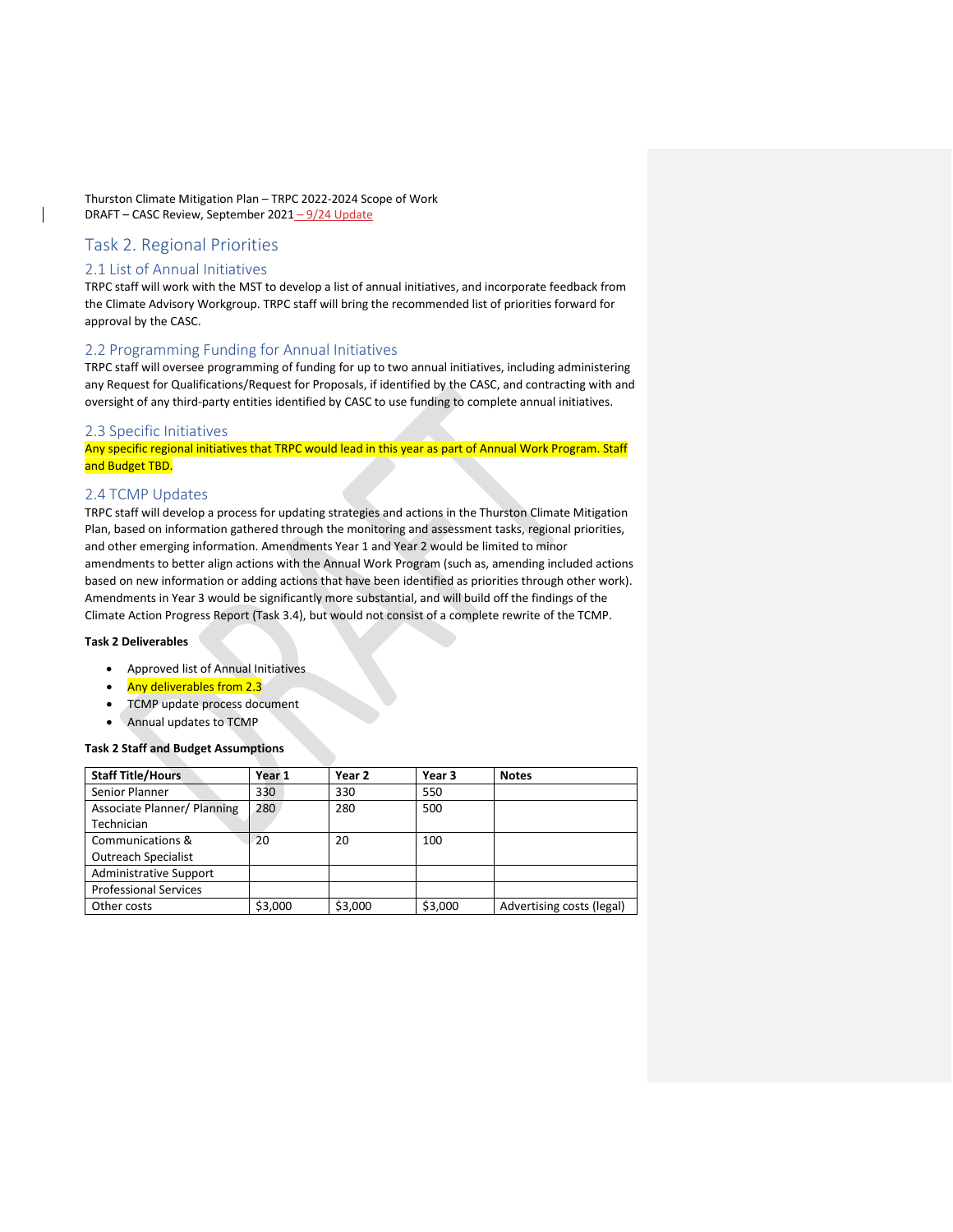Thurston Climate Mitigation Plan – TRPC 2022-2024 Scope of Work DRAFT – CASC Review, September 2021 – 9/24 Update

# Task 3. Monitoring & Assessment

### 3.1 Greenhouse Gas Emissions Inventory

TRPC staff will update the Thurston County greenhouse gas emissions inventory. Budget includes training and a three-year ICLEI membership for TRPC to access their ClearPath software, as well as updates to improve the methodology over time as additional information becomes available (i.e., incorporating sequestration data).

### 3.2 Climate Mitigation Dashboard

TRPC staff will develop an online data dashboard highlighting countywide greenhouse gas emissions and related performance indicators. The dashboard will be intended for the general public, with a layout and design intended to clearly show whether or not the region is making progress towards its greenhouse gas reduction goals.

Data will be broken out by sector (Built Environment, Transportation, Waste, Forests/Agriculture, Cross-Cutting). Each sector will include data on up to five related performance indicators for which data are readily available. Performance indicators may be a mix of direct (i.e., greenhouse gas emissions from a specific sector) and supplemental (i.e., number of electric vehicles registered in Thurston County, equity indicators). All data will be available for download. Data will be provided by jurisdiction where available.

The Year 1 budget includes working with the Staff Team, Steering Committee, and Advisory Committee on the design, layout, and choice of performance indicators. After that, the dashboard will be updated annually.

### 3.3 Action Implementation Tracking

With support of the MST, TRPC will prepare an annual report summarizing progress being made in the region on climate mitigation actions. This task assumes that individual jurisdiction staff will provide content for activities of their own jurisdiction in format provided by TRPC, such as a quarterly report on TCMP action implementation. The annual report will be a short (ex., 4-5 pages), graphic-heavy, publicfacing document for communicating highlights of climate mitigation activity in the past year.

## 3.4 Climate Action Progress Reporting

In year 2, TRPC will prepare a more detailed Climate Action Progress Report to inform an update to the TCMP. The Climate Action Progress Report will be a deeper dive into greenhouse gas emissions sources and other data to inform where the jurisdictions need to prioritize climate mitigation actions. TRPC will contract with a subconsultant to provide an updated wedge analysis and/or other data. The report will be a printed/PDF document intended for jurisdiction staff and other technical users.

#### **Task 3 Deliverables**

- Annual report documenting the Greenhouse Gas Emissions Inventory
- Climate Mitigation Dashboard website
- Annual summary of TCMP actions progress
- Climate Action Progress Report (year 2 only)

**Commented [AO1]:** Olympia comment: The ClearPath software also includes a planning and forecasting module. So, if the GHG inventory is completed in ClearPath, separate consultant support may not be needed. Some additional staff hours for using the tool would be needed instead.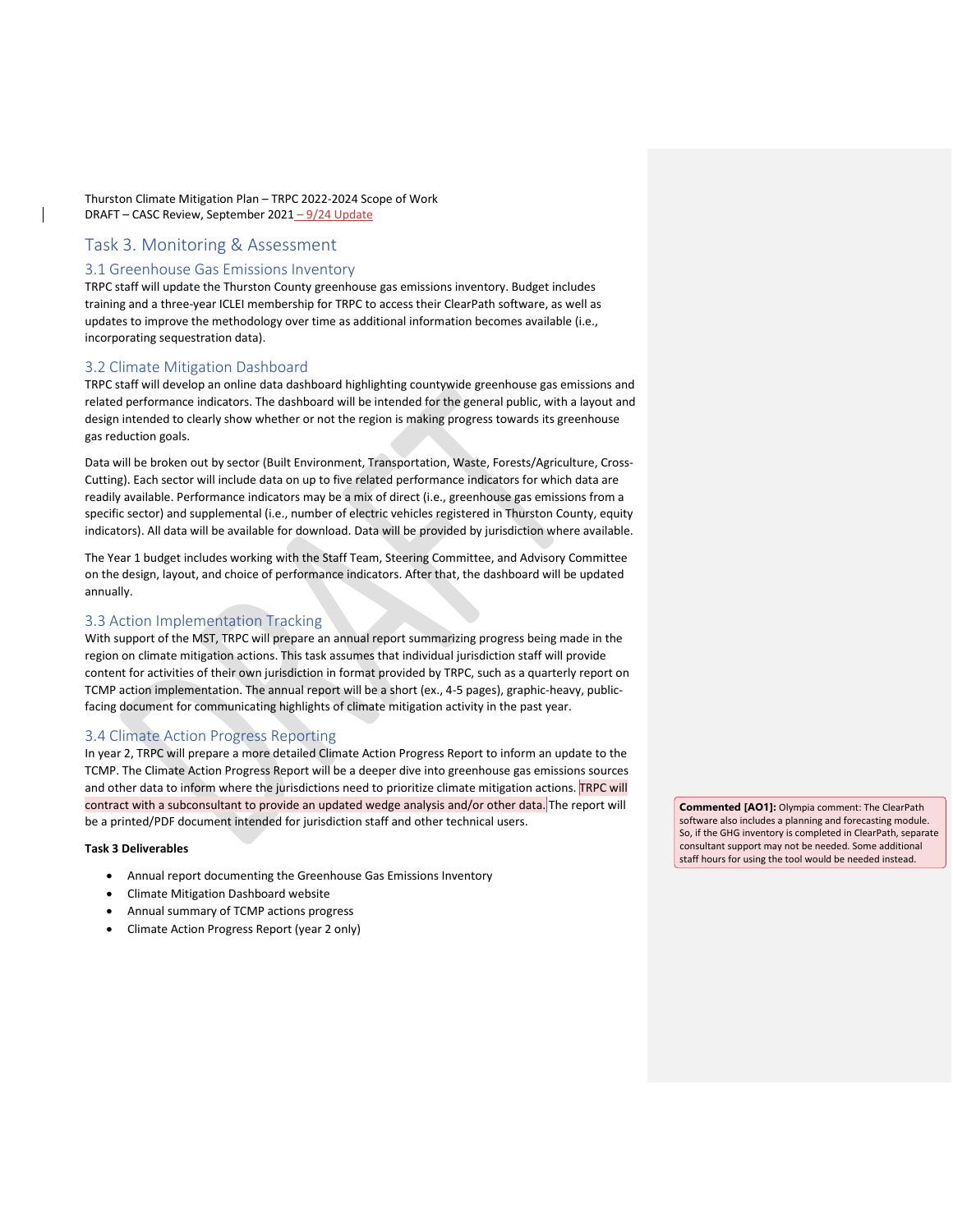Thurston Climate Mitigation Plan – TRPC 2022-2024 Scope of Work DRAFT - CASC Review, September 2021 - 9/24 Update

#### **Task 3 Staff and Budget Assumptions**

| <b>Staff Title/Hours</b>      | Year 1  | Year 2   | Year 3  | <b>Notes</b>          |  |
|-------------------------------|---------|----------|---------|-----------------------|--|
| Senior Planner                | 180     | 400      | 60      |                       |  |
| Associate Planner/ Planning   | 350     | 430      | 350     |                       |  |
| Technician                    |         |          |         |                       |  |
| Communications &              | 30      | 70       | 30      |                       |  |
| <b>Outreach Specialist</b>    |         |          |         |                       |  |
| <b>Administrative Support</b> |         |          |         |                       |  |
| <b>Professional Services</b>  |         | \$15,000 |         | Data Updates          |  |
| Other costs                   | \$5,500 | \$5,500  | \$5,500 | <b>ICLEI Regional</b> |  |
|                               |         |          |         | Membership for        |  |
|                               |         |          |         | ClearPath use         |  |

**Commented [AO2]:** See note above

# Task 4. Public Outreach

# 4.1 General Public Outreach

TRPC staff will:

- Maintain and update central website (*[www.thurstonclimateplan.com](http://www.thurstonclimateplan.com/)*) with information on plan, meetings, annual report, climate dashboard, and links to climate mitigation activities.
- Maintain a master "interested parties" email contact list
- Publicize meetings and key events through email contact list, traditional, and social media
- Collect and respond to public comments using centralized email address (climate@trpc.org)
- Develop centralized messaging on climate mitigation topics, for use by jurisdictions.

## 4.2 Climate Advisory Workgroup

TRPC staff will facilitate a minimum of 2 and maximum of 6 Advisory Workgroup meetings per year including scheduling, securing a venue/setting a virtual meeting space, preparing an agenda, facilitating, and documenting meeting decisions and outcomes.

### 4.3 Public Outreach Events

TRPC will provide staff and materials for up to 60 hours providing or supporting jurisdiction staff in presentations to outside groups, upon request (e.g., City Councils/Board of County Commissioners or community groups) or other activities to increase community awareness and education around climate change and the Thurston Climate Mitigation Plan.

In consultation with the MST and CASC, TRPC staff will organize an annual Climate Summit event for elected officials. This scope assumes a 2-3-hour event for up to 50 selected attendees with the aim to educate and inform local elected officials on climate mitigation topics and actions. TRPC coordination tasks include identifying and contacting speakers, identifying and contacting attendees, scheduling, securing a venue/setting a virtual meeting space, preparing an agenda, facilitating, and documenting meeting decisions and outcomes.

**Commented [AO3]:** Alternatively, this item may be taken on by TRPC as part of our work program. This would broaden the event beyond the four jurisdictions, but would provide the CASC with less direct oversight of the format of the summit.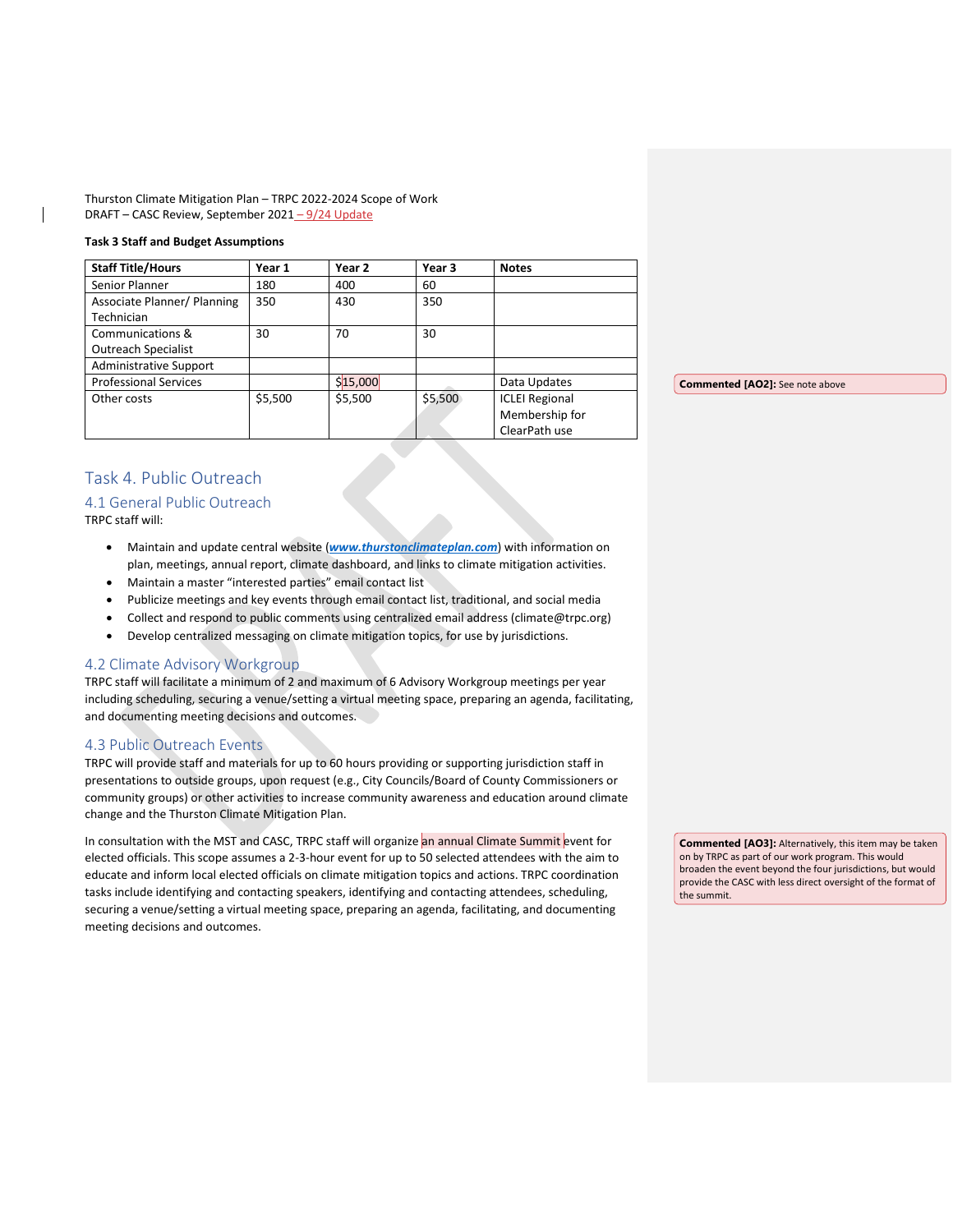Thurston Climate Mitigation Plan – TRPC 2022-2024 Scope of Work DRAFT – CASC Review, September 2021 - 9/24 Update

#### **Task 4 Deliverables**

- Development and maintenance of Climate Action Implementation web page.
- Maintenance of master Climate Action Implementation contact list.
- Up to 60 hours providing or supporting presentations to outside groups.
- Agenda, presentations, summary from annual Climate Summit event

#### **Task 1 Staff and Budget Assumptions**

| <b>Staff Title</b>            | Year 1  | Year 2  | Year 3  | <b>Notes</b>                 |
|-------------------------------|---------|---------|---------|------------------------------|
| Senior Planner                | 145     | 185     | 185     |                              |
| Associate Planner/ Planning   | 230     | 270     | 270     |                              |
| Technician                    |         |         |         |                              |
| Communications &              | 145     | 145     | 145     |                              |
| <b>Outreach Specialist</b>    |         |         |         |                              |
| <b>Administrative Support</b> | 60      | 50      | 50      |                              |
| <b>Professional Services</b>  |         |         |         |                              |
| Other costs                   | \$1,500 | \$1,700 | \$1,700 | <b>Facilities Rental and</b> |
|                               |         |         |         | Printing                     |

# Task 5. Fiscal Agent and Program Support

This task includes support for the regional climate mitigation program, serving as fiscal agentprogram manager, and items not specifically identified in the previous tasks. Examples include monitoring use of funds to support the annual work program, preparing updates to the annual work program and ILA, tracking climate mitigation activities, sharing relevant information and opportunities with jurisdiction staff and other community partners, staff training, participation in legislative activities and associated rules and regulations, preparing comments and recommendations on issues related to regional climate mitigation, monitoring grant and other relevant funding opportunities, and responding to emerging issues directly relevant to the goals of regional climate mitigation.

#### **Task 5 Deliverables**

- Annual report on use of funds
- Annual Work Program
- Report out on legislative bills of interest.
- Documentation of grant opportunity searches and tracking of any applications submitted by Steering Committee members.

#### **Staff and Budget Assumptions**

- 10% of total staff hoursbudget
- Printing Costs = \$1,500

**Commented [AO4]:** 9/24 update - TRPC can't serve as a fiscal agent, but can serve as a program administrator or manager

**Commented [AO5]:** Update to 10% of work program